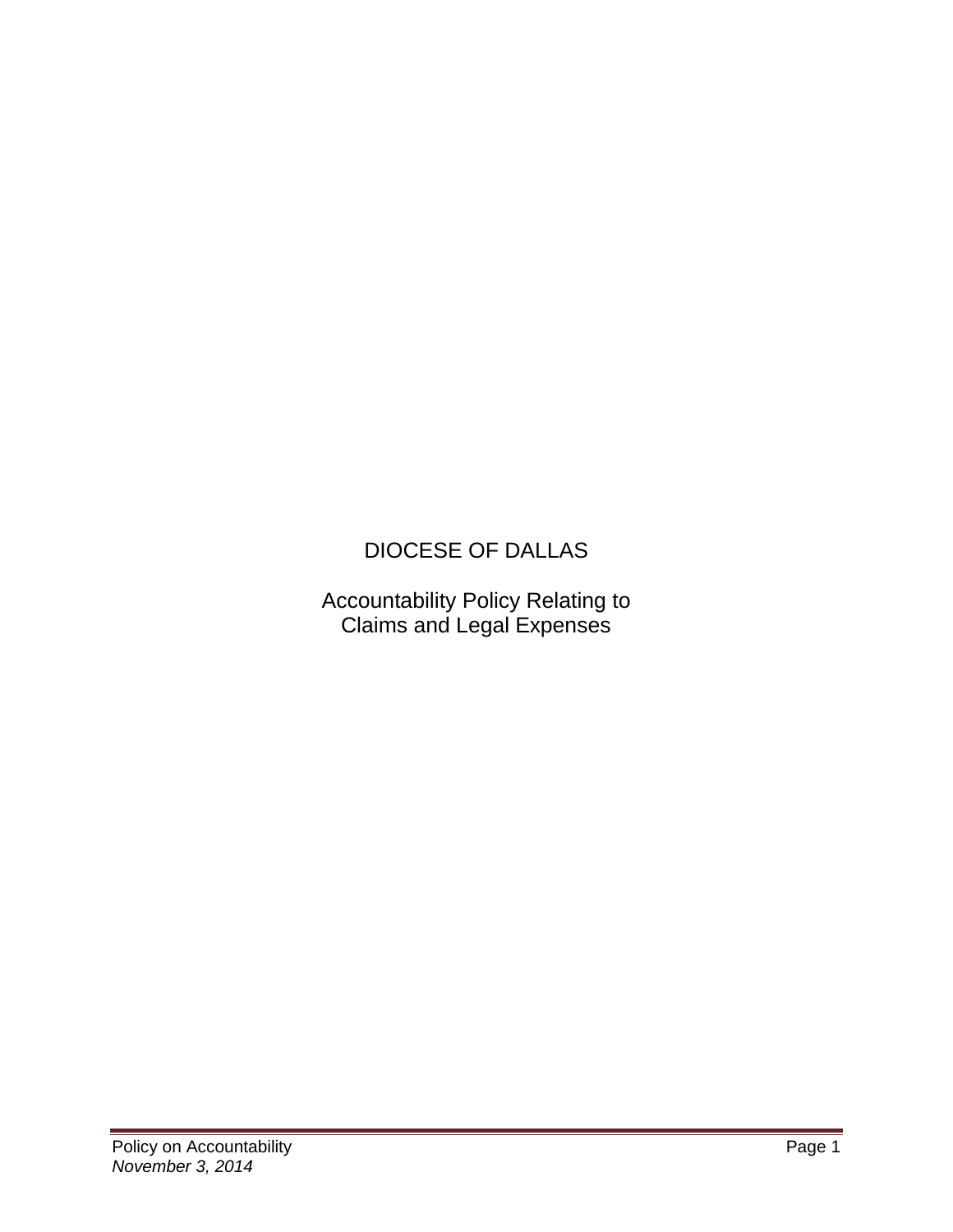## Accountability Policy Relating to Claims and Legal Expenses

#### **Definitions**

"Entity" means any diocesan entity (parish, parochial school, diocesan high school, seminary, Catholic Charities of Dallas, Inc, St Joseph's Residence Inc, Texas Catholic Newspaper, Calvary Hill Cemetery, and/or the Dallas Parochial League).

#### **Background**

The pastoral center has developed various policies, procedures, and resources designed to assist locations in the stewardship of entity resources and manage the risks associated with operations. These include, but are not limited to, policies and procedures on financial management, contract review, safe environment, hiring vendors, and independent contractors.

These types of processes, policies, and procedures are not unique to our Diocese. All organizations need to have a similar type of framework in place. Organizations need to have competent legal counsel review contractual agreements to help ensure the terms and conditions are consistent and fair to all parties involved. Likewise, organizations need to have standards and requirements for the vendors and independent contractors they hire for goods and services. These systems help ensure transparency, accountability, and to protect critical resources.

The property and casualty insurance program charges to each entity annually are comprised of:

- Insurance premiums charged by the insurance carriers.
- Apportioned amounts for the claims "loss fund" to cover Self-Insured Retentions (SIR) and deductibles.
- Administrative expenses related to the insurance program.

With this type of "pooling" system in the insurance program, one entity's loss experience can both indirectly and directly affect another entity with respect to the overall costs associated with the program. Losses and legal expenses affect both the premiums charged by the insurance carrier and the amount of loss funds required annually.

In the administration of the insurance program, the Diocese has an obligation to be good stewards of these funds paid into the program by the entities in the same manner that entities are good stewards of their resources. In order to help ensure fairness to all locations, it is appropriate to have some accountability in this system of policies and procedures. For these reasons, the following policy has been implemented.